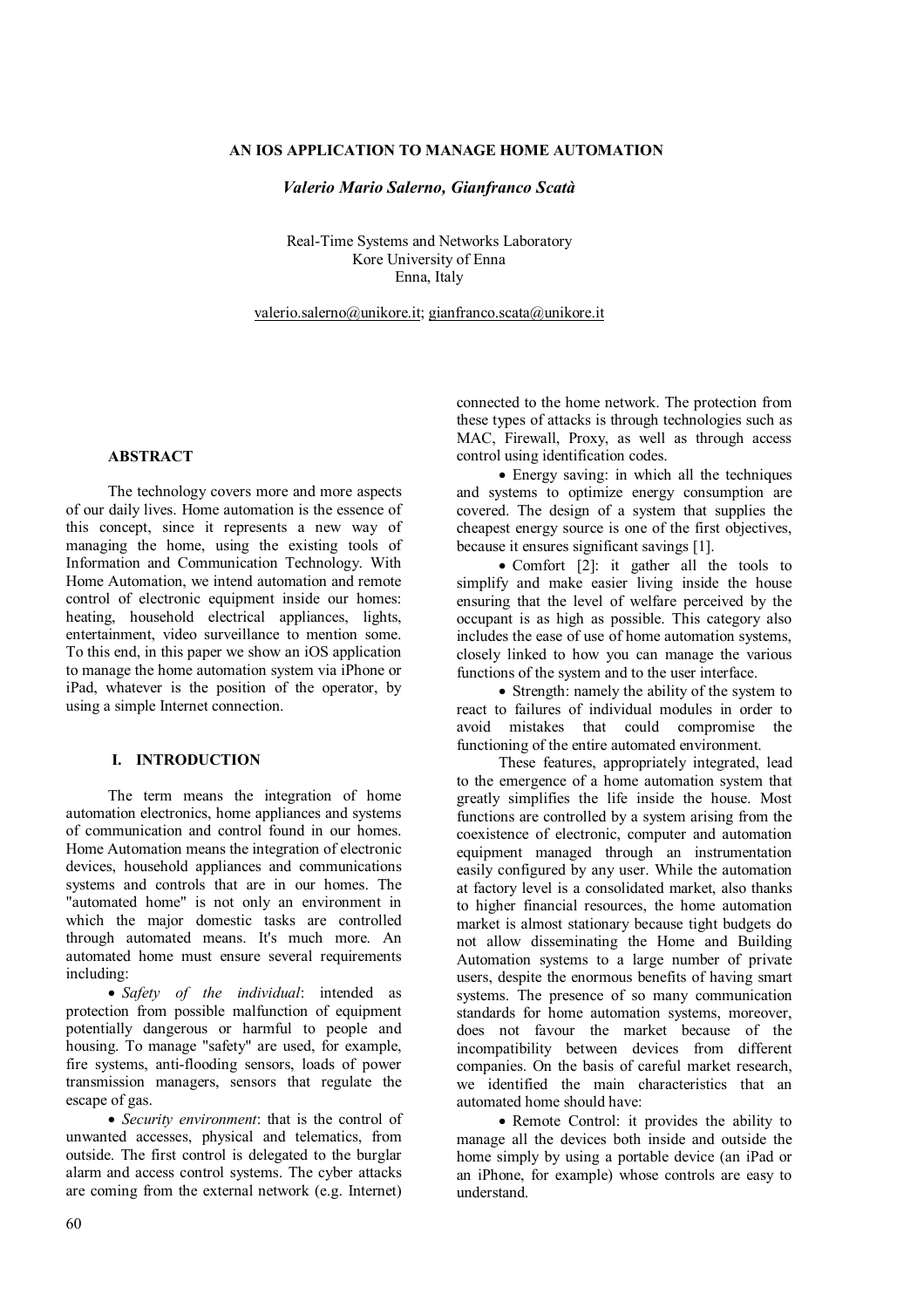• Motion Detection: The system must provide a mechanism for automatic lights switching in case of motion detection in passageways (corridors or stairs).

• Air conditioning [3]: management of air conditioning should be done both according to the user's preferences and on atmospheric measurements. The system, in fact, must be able to work on the heating system based on atmospheric and temperature parameters collected inside and outside the home.

• Lighting: the system must provide automatic adjustment of several independent zones (internal and external) together with the management of curtains and blinds to ensure significant energy savings.

• Timer: the equipment should allow the user to be able to determine the activation time bands for each device. You should to be able to regulate, for example, the start time of an appliance and its off or set the time slice of the irrigation of the garden.

 Alarms: the system must act as a result of detection of gas leaks, floods or fires, warning the user, and implementing key security measures.

This paper is so organized: Section II presents the system architecture while Section III will discuss, specifically, the characteristics of the iOS application. Finally, Section IV summarises the paper by discussing possible future works.

### **II. SYSTEM MODEL**

The goal of this paper is to present a network architecture to control all the devices in a home automated environment by using a remote controller (an iPhone or an iPad) [2]. The system allows wireless control of several devices that have the responsibility to increase security and reliability in the home. The architecture consists of sensors and actuators placed at various strategic points of the house. They are appropriately related to the equipment to be controlled - such as lights, curtains, air conditioning, alarms and entertainment systems using IEEE  $802.11b/g - Wi$ -Fi [4]. A wireless access point (AP) manages all network devices and allows you to monitor and control all apparatus through a computer - or any other device with an IEEE 802.11  $b/g/n$  - Wi-Fi [4] interface – which interfaces the user with the system. The sensors are used to detect several parameters, while actuators react in case of commands coming from the user or PC. The Access Point is also connected to the Internet and, therefore, it is possible to control and/or configure the system also through devices like iPhone or iPad. The AP allows the user to manage the system even when he is not physically present in the house, making possible operations that would be impossible in its absence. The environment, however, is configured to ensure minimum power consumption [1]. Light, for example, switch on only in case of movements detected by sensors placed in the monitored area. The curtains regulate themselves according to the outside light conditions. The opening and/or closure are, in fact, determined by information gathered by twilight

external sensors, which control the amount of light. It is expected, in addition, an instant messaging system, which by connecting to the Internet warns the homeowner, for example, when he forgot to switch on the alarm. The user is ultimately able to perform various remote operations on any device connected to the system; for example, he can start recording a TV program [5], raise the temperature of a particular room in your home [6] or download updates to your home entertainment system. In the next chapter, we will discuss the implementation of the iOS application for remote control. With it, we will show real examples of what you can control and/or monitor in the home automation system just described through the application specifically designed.

#### **III. THE IOS APPLICATION**

The application has been implemented and organized using a View-Based Application that allows you to easily navigate between different Views of the application itself. Through the main panel you can manage different systems in each room of the house (Fig. 1).



Fig. 1: Control Panel

The remote control allows you to manage lighting, heating, entertainment, and the alarm system in different parts of your home from anywhere. By clicking on Lights (Fig. 2) you can control several aspects of domestic lighting including: Ceiling, Wall, and Tables, which are managed through Horizontal Sliders.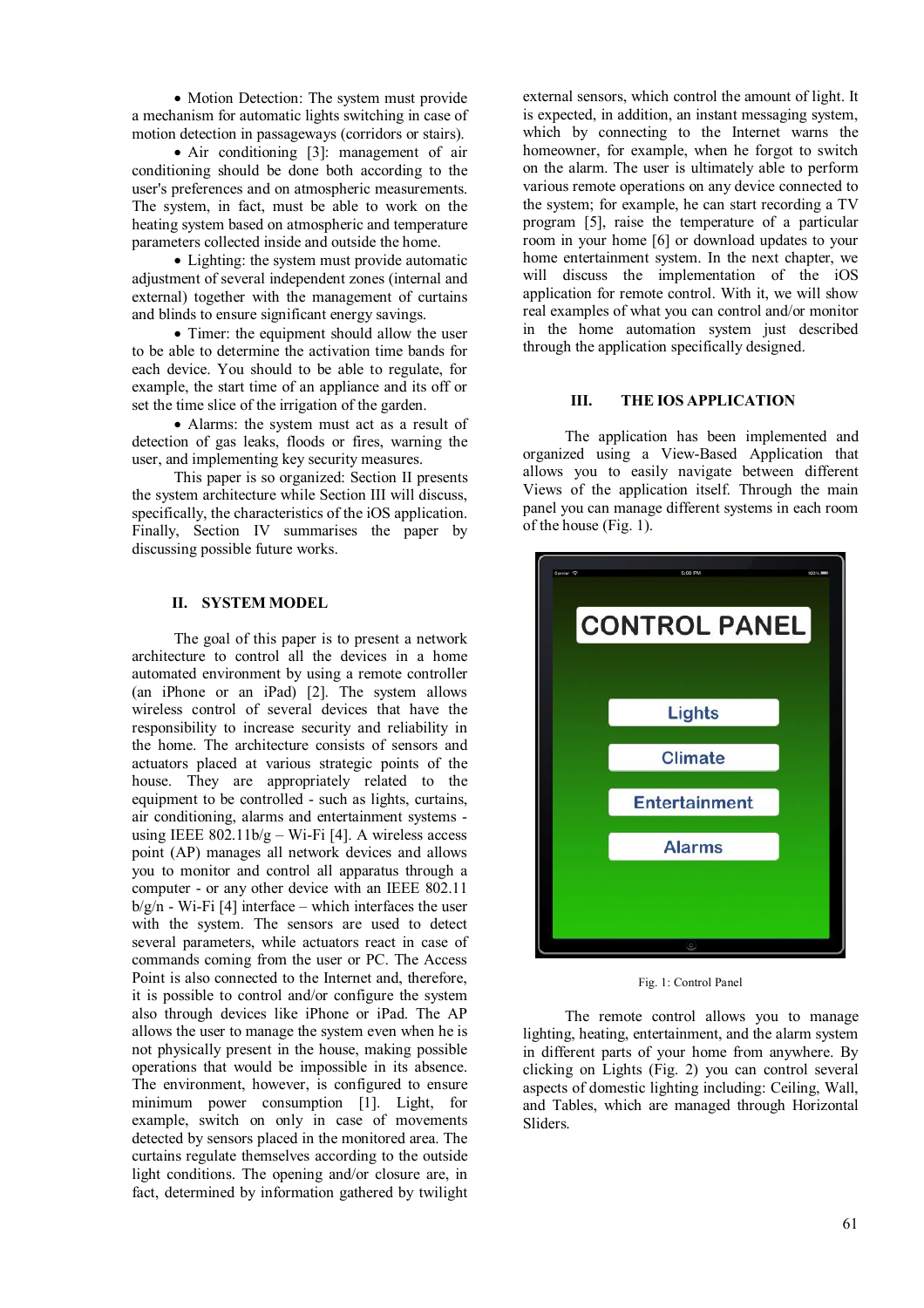| Carrier <sub>8</sub> | 5:44 PM       | 100% MM |
|----------------------|---------------|---------|
|                      | <b>LIGHTS</b> |         |
| min                  | Ceiling       | max     |
| min                  | Wall          | max     |
| min                  | Table         | max     |
|                      | <b>Home</b>   |         |
|                      | Ξ             |         |

Fig. 2: Light Management

The Climate section (Fig. 3) allows you to control the air conditioning system, by switching on or off, by setting the temperature and an activation time slice.



Fig. 3. Climate Management

Entertainment function is instead designed to manage of radio Hi-Fi and TV (Fig. 4). Our application allows you to change radio frequencies and the Hi-Fi volume. Similarly, you can use the iOS device as a remote controller for TV.



Fig. 4. Entertainment Management

Finally, Alarm Section (Fig. 5) allows you to set the anti-intrusion, anti-fire and anti-flooding alarms.

| Carrier <sup>9</sup> | 6:27 PM<br><b>ALARMS</b> |    | 100% 300 |
|----------------------|--------------------------|----|----------|
|                      | HOME                     | ON |          |
|                      | <b>FIRE</b>              | ON |          |
|                      | FLOODING ON              |    |          |
|                      |                          |    |          |
|                      | <b>Home</b>              |    |          |
|                      | Ξ                        |    |          |

Fig. 5. Alarms Management